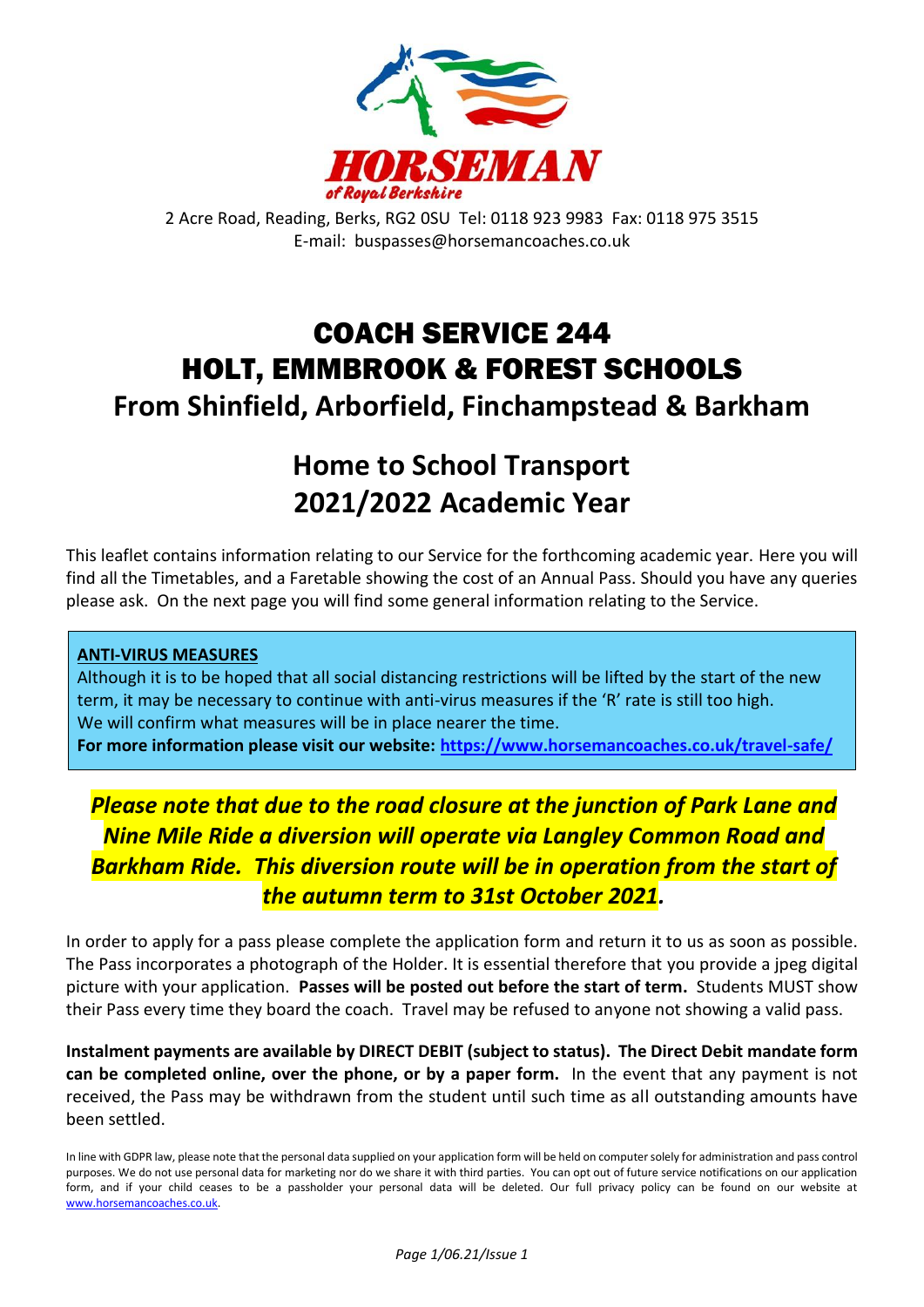

#### GENERAL INFORMATION - TERMS & CONDITIONS

#### **1. Passes are issued subject to the following conditions:**

- a. It must be produced for inspection on each journey, or travel may be refused.
- b. It is not transferable and will be invalid if altered, mutilated or defaced.
- c. It does not entitle the Holder to any priorities over other passengers.
- d. **A minimum of 30 DAYS notice is required if you no longer wish to use the service.**
	- Such notice must be served in writing. We reserve the right to charge for all service days during the 30 day notice period.
- e. A Pass is valuable and every effort should be made to ensure its safekeeping. Therefore if it is lost or stolen, report it to the company immediately by telephone. **Then complete and return a pass replacement form, together with a fee of £10.00.**
- f. Damaged Passes will be replaced on production of the original Pass and the required fee of £10.00.
- g. Passes should be handed to the Driver on their expiry date.
- h. The Company reserves the right to give one month's notice to cease the service in the event of the service being undersubscribed or by factors outside our control.
- i. The Company reserves the right to vary the timetable from that published.
- j. Unacceptable behaviour will result in travel being refused.
- k. Applications for refunds in respect of cancellation will only be considered when the actual pass has been returned to our offices and a receipt issued. Returning the pass for cancellation and subsequent refund does not negate the need to serve the 30 day's notice referred to in item d. above.

#### **2. If you need help, contact:**

| <b>LOST PROPERTY</b>       |        | 0118 923 9989                   |
|----------------------------|--------|---------------------------------|
| SERVICE INFORMATION        |        | 0118 923 9987 (Operations)      |
| <b>PASS ENQUIRIES ONLY</b> | $\sim$ | 0118 923 9983                   |
| <b>EMAIL ADDRESS</b>       | $\sim$ | buspasses@horsemancoaches.co.uk |

#### **3. Our modern fleet of coaches feature:**

| CCTV cameras             | Vehicle tracking                        |
|--------------------------|-----------------------------------------|
| Tachograph recording     | Speed limiter restriction               |
| Fail-safe braking system | Air-conditioning/Forced air ventilation |
| Seat belt on every seat  | Two-way communication with base         |

#### **4. Our Drivers are:**

Fully qualified PCV licence holders and CPC trained DBS Police checked Subject to annual driving standard assessment

#### **5. Students travelling on our coaches are expected to:**

Occupy their seat correctly, using the belt provided. Board and alight with consideration for others. Dispose of litter in the bin provided or take it with them. Have their pass with them to show **EVERY** time they board.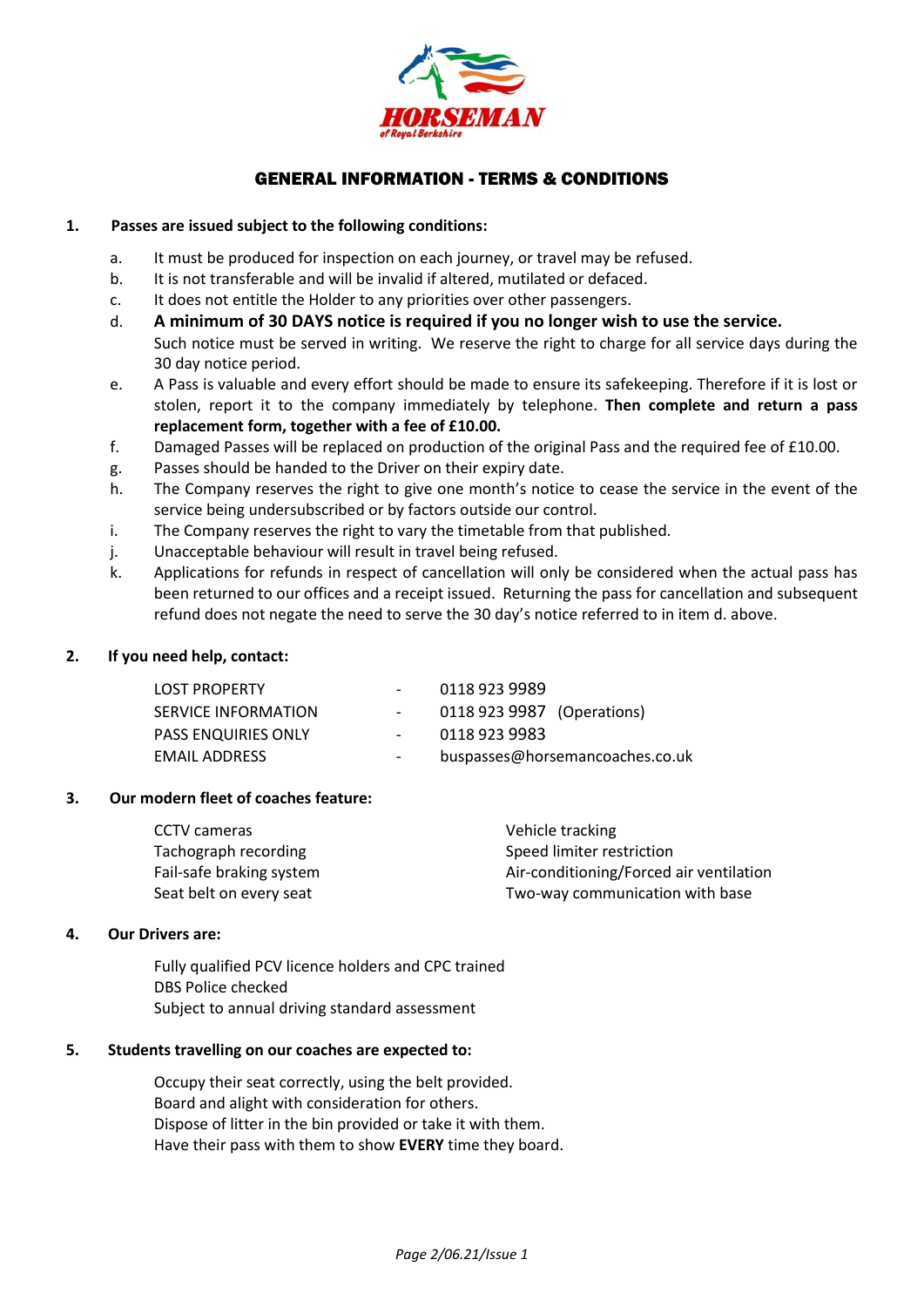

## FARETABLE **2021/2022 Academic Year**

#### **COACH SERVICE 244 TO HOLT, EMMBROOK & FOREST SCHOOLS**

**The cost for an ANNUAL PASS to cover all days the schools are open for pupil attendance, between September 2021 and July 2022, is £677.00.**

Alternatively, **CASH FARES** are available - see page 5 for full list of cash fares by stop. **The 244 service is partly subsidised by Wokingham Borough Council.**

#### **PAYMENT METHODS**:

- 1. Full payment by BACS, credit/debit card or cheque in the sum of **£677** (cheque to be made payable to Horseman Coaches Ltd). Cheques will not be banked before 25th August 2021.
- 2. By Direct Debit (10 payments of £67.70) complete a Direct Debit Mandate form and email or post it back to us, or call us to set it up over the phone.

#### **THE APPLICATION FORM CAN BE FOUND HERE:**

*<https://www.cognitoforms.com/HorsemanCoachesLtd/BusPassApplicationForm202244W9832122>*

- $\triangleright$  Complete and sign the Application Form, uploading a jpeg photo of each student
- $\triangleright$  Complete and sign a Direct Debit Mandate Form if paying by instalments **OR** Send full payment for £677.00

### **PLEASE SUBMIT YOUR COMPLETED APPLICATION TO US BY 20th AUGUST**

### **PASSES WILL BE POSTED OUT BEFORE THE START OF TERM.**

Bus Pass Department, Horseman Coaches, Unit 2 Acre Road, Reading, Berks, RG2 0SU. Email: [buspasses@horsemancoaches.co.uk](mailto:buspasses@horsemancoaches.co.uk) Tel: 0118 923 9983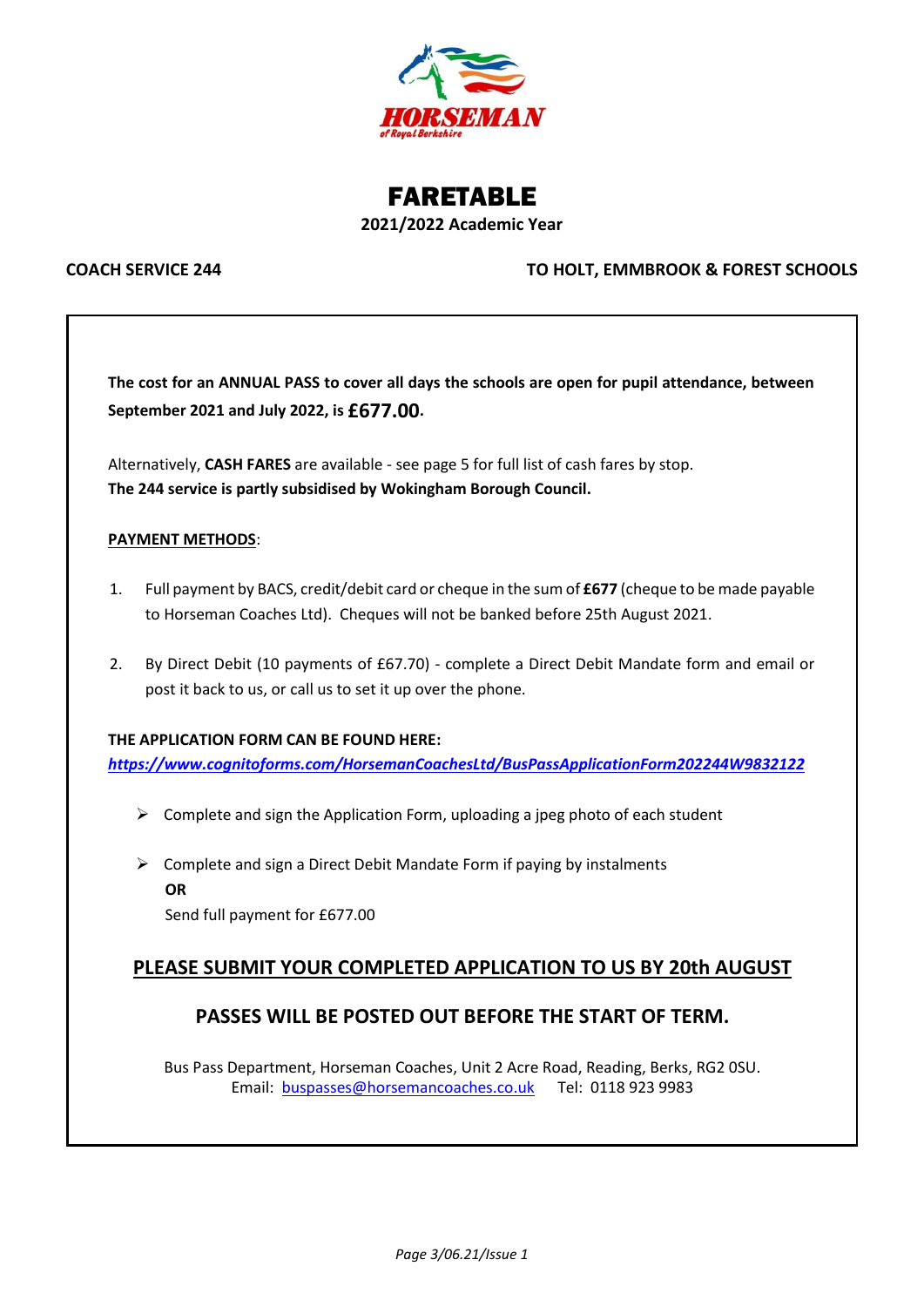

# TIMETABLE

2021/2022 Academic Year

# **COACH SERVICE ROUTE 244 COACH SERVICE ROUTE 244 Mondays to Fridays**

**Diversion service route when Nine Mile Ride is closed** during School Terms Only

| <b>Stop</b><br><b>No</b> | <b>Time</b><br>AM | <b>STOP LOCATION DETAILS</b>                                                  | <b>APPROX.</b><br><b>PM Time</b> |
|--------------------------|-------------------|-------------------------------------------------------------------------------|----------------------------------|
| 1.                       | 07.05             | Reading - Station Road, bus stop SB (AM ONLY)                                 |                                  |
| 2.                       | 07.13             | Reading - Shinfield Road, Christchurch Green (AM ONLY)                        |                                  |
| 3.                       | 07.16             | Reading - Shinfield Road, bus stop before junction Cressingham Road           |                                  |
| 4.                       | 07.19             | Reading - Shinfield Road, opposite Sainsbury's (formerly The Maidens)         |                                  |
| 5.                       | 07.21             | Reading - Shinfield Road, bus stop just after junc. Halls Lane<br>16.21       |                                  |
| 6.                       | 07.22             | 16.20<br>Reading - Shinfield Road, bus stop after Ducketts Mead               |                                  |
| 7.                       | 07.23             | 16.14<br>Shinfield - Shinfield Road, The Black Boy PH                         |                                  |
| 8.                       | 07.25             | Shinfield - School Green, bus stop just before roundabout<br>16.12            |                                  |
| 9.                       | 07.26             | Arborfield - Reading Road, bus stop just after Hall Farm<br>16.11             |                                  |
| 10.                      | 07.27             | Arborfield - Reading Road, bus stop just after junc. Church Lane              | 16.10                            |
| 11.                      | 07.29             | Arborfield Cross - Eversley Road, bus stop opp. The Swan Inn                  |                                  |
| 12.                      | 07.31             | Arborfield Garrison - Biggs Lane, bus stop before junc. Princess Marina Drive | 16.06                            |
| 13.                      | 07.32             | Arborfield Garrison - Sheerlands Drive bus stop                               | 16.05                            |
|                          |                   | Due to the road closure on junction Park Lane/Nine Mile Ride a diversion      |                                  |
|                          |                   | will operate via Langley Common Road and Barkham Ride                         |                                  |
| 16.                      | 07.48             | Finchampstead - Barkham Ride, Barkham Ride East bus stop                      | 15.53                            |
| 17.                      | 07.52             | Finchampstead - Barkham Ride, bus stop opposite One Stop store                | 15.52                            |
| 18.                      | 07.56             | Barkham - Barkham Road, bus stop opposite The Bull PH                         | 15.48                            |
| 19.                      | 07.57             | Barkham - Barkham Road, bus stop by junc. Aggisters Lane                      | 15.46                            |
| 20.                      | 07.59             | Barkham - Barkham Road, bus stop before junc. Sandy Lane                      | 15.45                            |
| 21.                      | 08.01             | Wokingham - Barkham Road, bus stop before Woosehill Lane                      | 15.43                            |
|                          |                   |                                                                               |                                  |
|                          | 08.14             | Wokingham, Holt School, Holt Lane                                             | 15.40                            |
|                          | 08.17             | Emmbrook, Matthewsgreen Road, Dog & Duck PH bus stop                          |                                  |
|                          | 08.32             | <b>Winnersh Crossroads</b>                                                    |                                  |
|                          |                   | Emmbrook, Emmbrook School, Emmbrook Road                                      | 15.35                            |
|                          |                   | Winnersh, Reading Road, Winnersh Post Office                                  | 15.25                            |

*This diversion route will be in operation from the start of the autumn term to 31st October 2021.*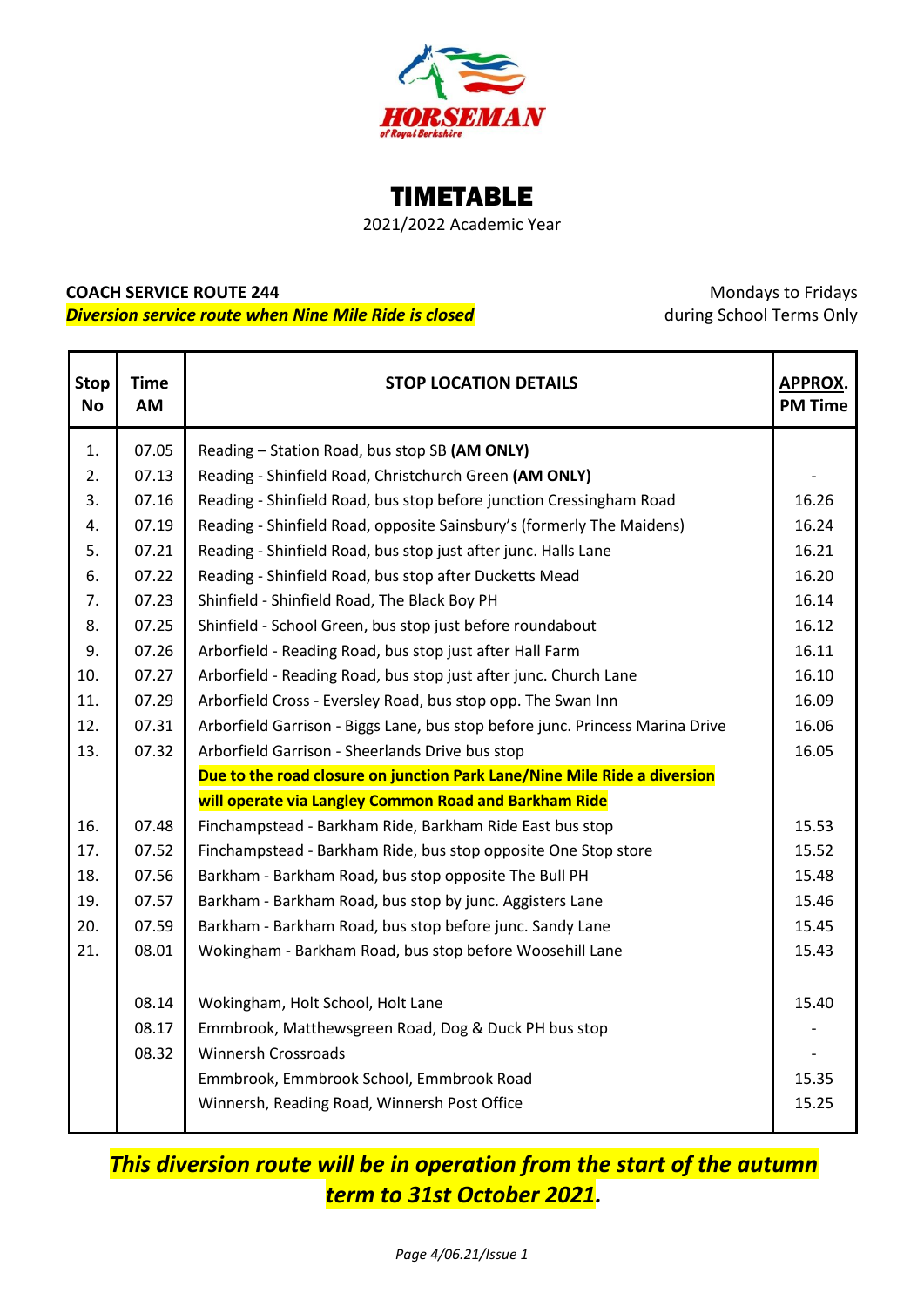

TIMETABLE

2021/2022 Academic Year

#### **COACH SERVICE ROUTE 244** Mondays to Fridays

**Normal service route when Park Lane/Nine Mile Ride is open** during School Terms Only

| <b>Stop</b><br><b>No</b> | <b>Time</b><br>AM | <b>STOP LOCATION DETAILS</b>                                                  | <b>APPROX.</b><br><b>PM Time</b> |
|--------------------------|-------------------|-------------------------------------------------------------------------------|----------------------------------|
| 1.                       | 07.05             | Reading - Station Road, bus stop SB (AM ONLY)                                 |                                  |
| 2.                       | 07.13             | Reading - Shinfield Road, Christchurch Green (AM ONLY)                        |                                  |
| 3.                       | 07.16             | Reading - Shinfield Road, bus stop before junction Cressingham Road           |                                  |
| 4.                       | 07.19             | Reading - Shinfield Road, opposite Sainsbury's (formerly The Maidens)         |                                  |
| 5.                       | 07.21             | Reading - Shinfield Road, bus stop just after junc. Halls Lane                |                                  |
| 6.                       | 07.22             | Reading - Shinfield Road, bus stop after Ducketts Mead                        |                                  |
| 7.                       | 07.23             | Shinfield - Shinfield Road, The Black Boy PH                                  |                                  |
| 8.                       | 07.25             | Shinfield - School Green, bus stop just before roundabout                     | 16.12                            |
| 9.                       | 07.26             | Arborfield - Reading Road, bus stop just after Hall Farm                      | 16.11                            |
| 10.                      | 07.27             | Arborfield - Reading Road, bus stop just after junc. Church Lane              | 16.10                            |
| 11.                      | 07.29             | Arborfield Cross - Eversley Road, bus stop opp. The Swan Inn                  | 16.09                            |
| 12.                      | 07.31             | Arborfield Garrison - Biggs Lane, bus stop before junc. Princess Marina Drive | 16.06                            |
| 13.                      | 07.32             | Arborfield Garrison - Sheerlands Drive bus stop                               | 16.05                            |
| 14.                      | 07.34             | Hogwood - Park Lane, Robinson Crusoe Park bus stop                            | 16.03                            |
| 15.                      | 07.35             | 16.02<br>Nine Mile Ride - bus stop by California Country Park entrance        |                                  |
| 16.                      | 07.43             | 15.53<br>Nine Mile Ride - bus stop before California Crossroads               |                                  |
| 17.                      | 07.45             | Finchampstead - Barkham Ride, bus stop opposite One Stop store<br>15.52       |                                  |
| 18.                      | 07.49             | Barkham - Barkham Road, bus stop opposite The Bull PH                         | 15.48                            |
| 19.                      | 07.50             | Barkham - Barkham Road, bus stop by junc. Aggisters Lane                      | 15.46                            |
| 20.                      | 07.52             | Barkham - Barkham Road, bus stop before junc. Sandy Lane                      | 15.45                            |
| 21.                      | 07.54             | Wokingham - Barkham Road, bus stop before Woosehill Lane                      | 15.43                            |
|                          |                   |                                                                               |                                  |
|                          | 08.14             | Wokingham, Holt School, Holt Lane                                             | 15.40                            |
|                          | 08.17             | Emmbrook, Matthewsgreen Road, Dog & Duck PH bus stop                          |                                  |
|                          | 08.32             | <b>Winnersh Crossroads</b>                                                    |                                  |
|                          |                   | Emmbrook, Emmbrook School, Emmbrook Road                                      | 15.35                            |
|                          |                   | Winnersh, Reading Road, Winnersh Post Office                                  | 15.25                            |
|                          |                   |                                                                               |                                  |

# *This route serves many other bus stops en-route to Wokingham - see the Route Map for other stops not listed here.*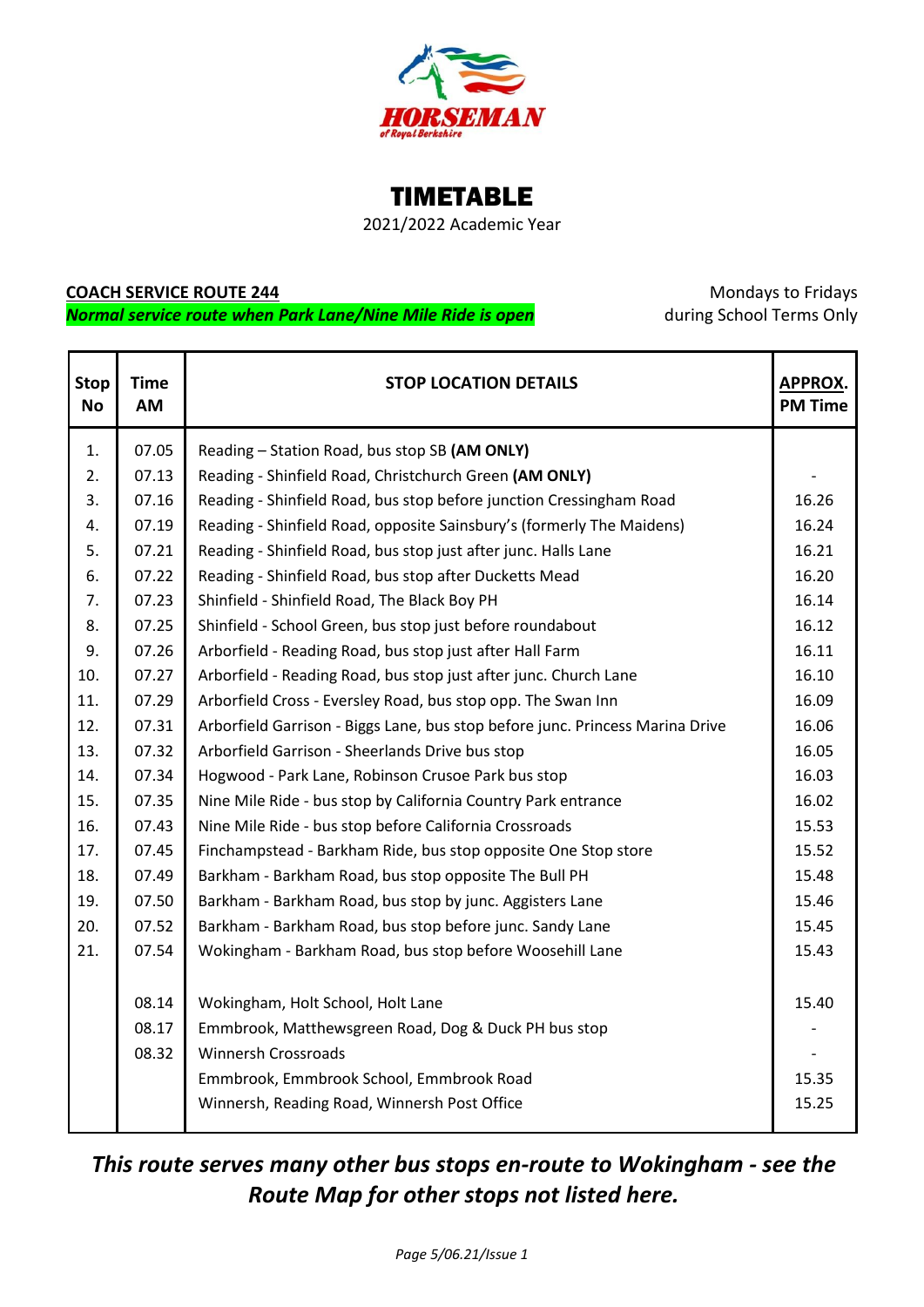

## CASH FARES CHART

**2021/2022 Academic Year**

**COACH SERVICE ROUTE 244 Mondays to Fridays, during School Terms Only**